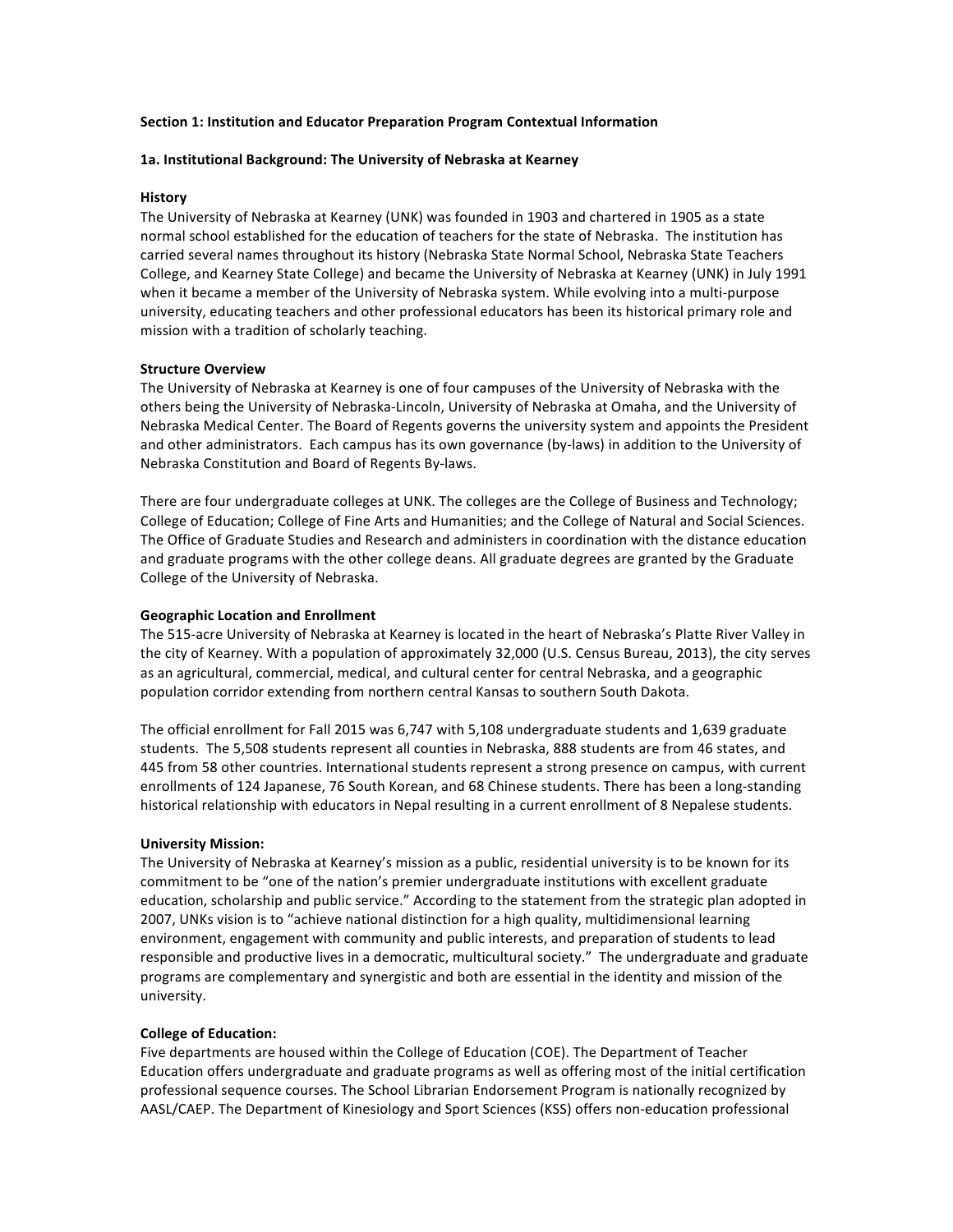programs and teaching programs at both the undergraduate and graduate levels. Its Athletic Training Program is accredited by CAATE. The Department of Communication Disorders (CDIS) offers both undergraduate and graduate programs and is nationally accredited by the Council on Academic Accreditation in Audiology and Speech-Language Pathology (CAA) of the American Speech-Language-Hearing Association. The Department of Counseling and School Psychology (CSP) offers graduate programs for School Psychologists (NASP and ISPA accredited), School Counseling, and Community Counseling (CACREP and IRCEP accredited). The Department of Educational Administration offers graduate programs for licensure as School Principals, Curriculum Supervisors, and School Superintendents. 

# **COE Structure Overview**

Administratively, COE is staffed with a Dean and Associate Dean. Each Department has a department chair. Directors are appointed for the following operations: Educator Certification Office (ECO) that assists all education candidates from admission through certification; Computer Technology which provides technical and computer support as well as management of the Educational Testing Service; Field Experiences Office that places and supervises all student teaching activities; and, the Transition to Teaching alternative certification program and the post-baccalaureate program for initial teacher certification. 

Hereafter, the College of Education (COE) will be referred to as the EPP (Educator Preparation Provider, EPP re: CAEP Accreditation Handbook, 2016) since it is the administrative body that has the responsibility for managing or coordinating all programs offered for initial and continuing preparation of teachers and other school personnel. The Dean of the College of Education is the Head of the EPP. The Associate Dean serves as EPP Assessment Director and CAEP Coordinator. There are 56 endorsements offered by the EPP. Of the 56 endorsements, 17 are offered as advanced "other school professional" endorsements.

#### **COE Mission Statement**

The Role and Mission Statement adopted in 2007 by the College of Education is aligned with the UNK Mission Statement and expressed values. More specifically,

"The mission of the College of Education at the University of Nebraska at Kearney is to prepare, inspire, and support our students to become caring, reflective, and competent professionals in a democratic, multicultural society. This preparation shall be realized through our tradition of outstanding teaching, relevant research and meaningful community engagement.

Our Vision for the College of Education is to be nationally recognized for our outstanding graduates, highly qualified faculty and staff, and exemplary academic programs. We aspire to build on our reputation to achieve extraordinary results in the areas of learning, research, technology, outreach, diversity and quality of life enrichment for all we serve."

The EPP has further developed its philosophy for the preparation of educational professionals at the initial and advanced levels through the development of a Conceptual Framework. The Conceptual Framework (R2010) is organized around three themes: Democracy, Diversity, and Technology. The themes are aligned with the COE and UNK Mission Statements.

#### **Conceptual Framework:**

#### *Democracy*

Public education is the single unifying institution charged with the preparation of the young for life in our social and political democracy. Through their continuing commitment to providing quality education for all, regardless of background or heritage, schools have the responsibility to ensure that young people acquire the knowledge, skills, dispositions, and ethical guidance needed for lifelong learning and for productive living in a democratic society. Accordingly, educator preparation programs at the University of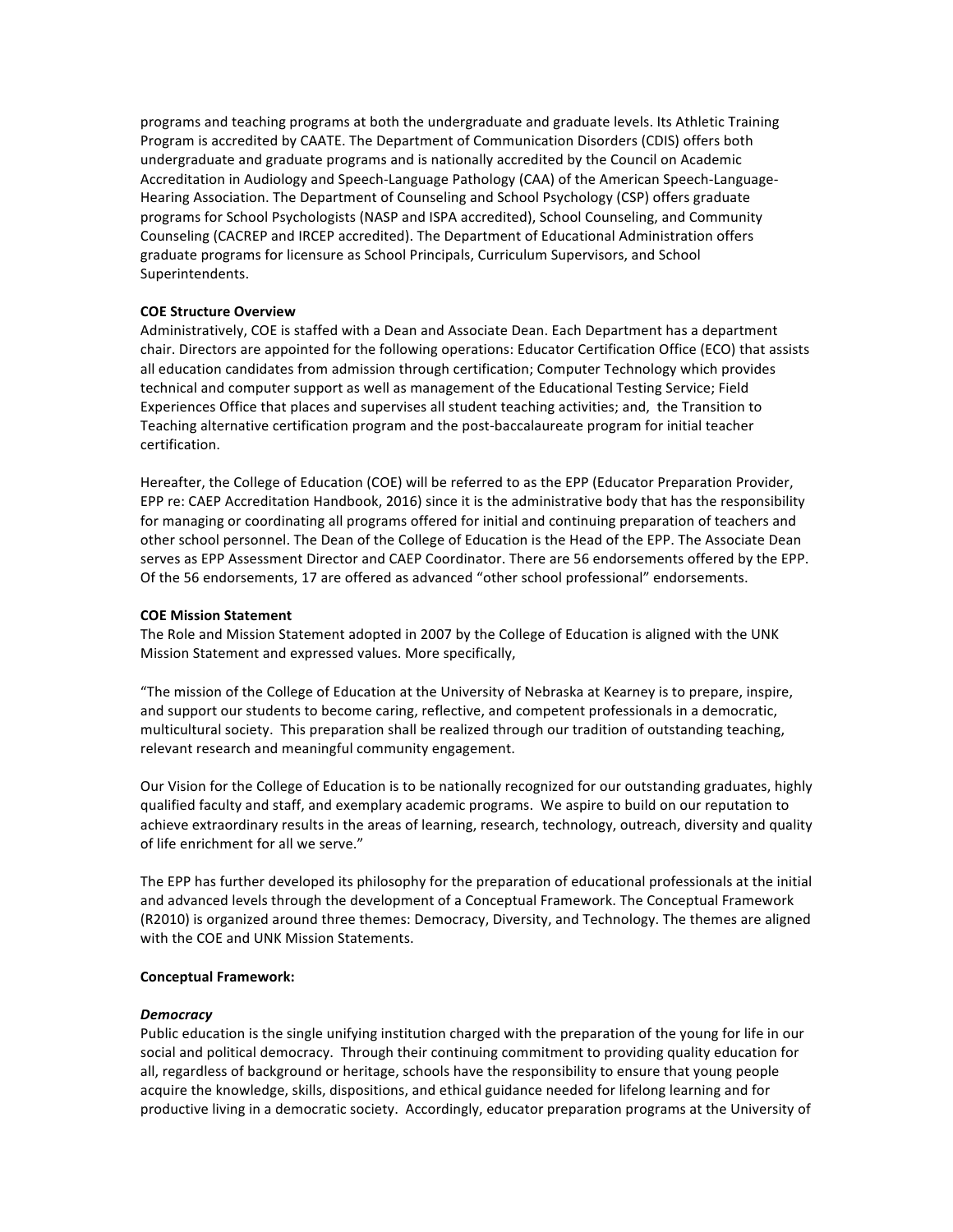Nebraska at Kearney demonstrate an enduring commitment to high quality education. The foundation for this commitment is insuring that graduates acquire the content knowledge and demonstrate the pedagogical skills associated with a high quality education.

Maintaining and advancing our democracy requires firm commitment to a system of education rooted in the core ideals of liberty, equality, and justice. Realization of these ideals, as set forth in the United States Constitution and in the constitutions of the fifty states, requires citizens who are both caring and compassionate, as well as skillful critical thinkers. The goal for teacher educators based in the Arts and Sciences, College of Education, and P-12 partner schools, then, is to prepare graduates who will uphold and promote these ideals in the public schools and in the broader community. Accordingly, our programs strive to prepare educators who value self-reflection as a powerful tool for purposeful change, model responsible and ethical behavior, and effectively collaborate with others.

# *Diversity*

Demographic indicators tell us that student populations are becoming increasingly diverse in the  $21<sup>st</sup>$ century. To prepare the young for full participation in a global society, educators need to acquire and demonstrate the ability to apply diversity-related proficiencies in the domains of knowledge, skill, and professional dispositions.

Central to our educator preparation programs is the belief that all students can become successful learners. Student success will be impacted by the educator's skill in recognizing and understanding diversity in learners and their families, and in understanding how diverse perspectives and life experiences affect learning.

Therefore, educators must work toward both quality and equity in public education. To accomplish this, educators must be skilled in the creation of learning environments that show understanding for students with exceptionalities as well as students from diverse populations, provide students with differentiated learning tasks, and encourage both individual and collective responsibility. Consistent with this, educator programs strive to effectively prepare graduates for meaningful community and global engagement. In turn, these graduates will facilitate the active participation of their students as citizens of the pluralistic global community. To this end, teacher educators based in the Arts and Sciences, College of Education, and P-12 schools, endeavor to prepare, inspire, and support the development of its graduates by promoting dispositions that respect and value differences so that all students learn.

## *Technology*

As our society changes and embraces a global orientation, it becomes essential for people to be informed about knowledge acquisition, data analysis and management, and how to connect to others both within and outside their communities. Technology and its many applications have provided the means to accomplish these global connections. As a result, it has become imperative that educators embrace technological advances and use them effectively.

Educators must recognize the importance of technological and information literacy and the capabilities of technology to facilitate learning while connecting students to the larger world. They should understand that instructional technologies and applications impact the dissemination of information, inform professional practice, and enhance services for students. Educators should be skilled in a variety of instructional technologies and their applications and able to reflect and discriminate in embracing and mastering appropriate information technologies. Finally, educators must be able to integrate technology with teaching strategies and curriculum design, utilize technology as a tool to diagnose and plan instruction, and be knowledgeable about legal and ethical uses of information and instructional technologies.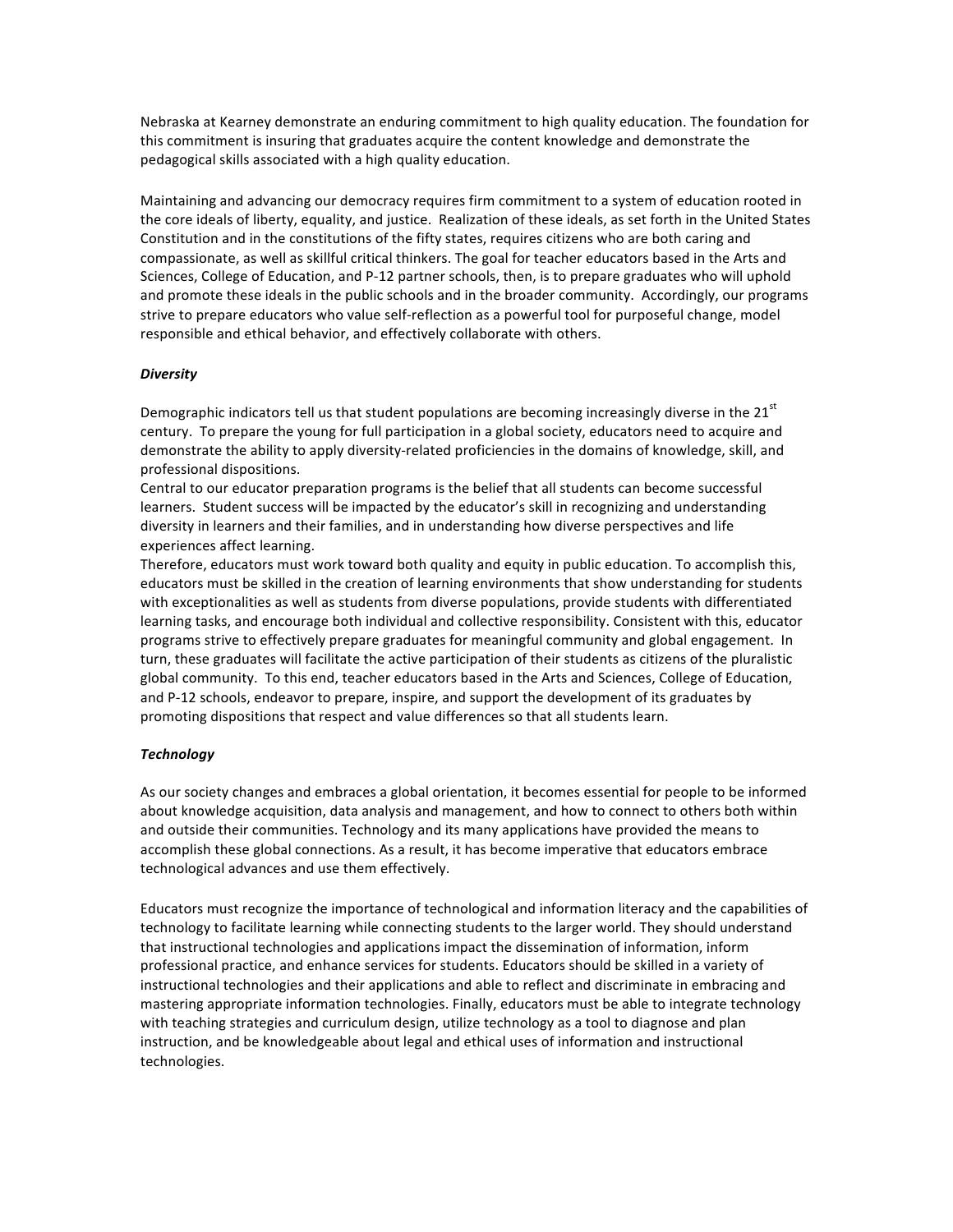To this end, teacher educators based in the Arts and Sciences, College of Education, and P-12 partner schools aim to prepare graduates who can reflect and make responsible decisions concerning the use of technology as a tool to enhance the learning process.

# **Desired Outcomes for Graduates**

Desired Outcomes were developed as broadly based goals providing focus for course development and candidate assessment. They were originally developed in 1999, and revised in 2003, 2007, and 2010. Separate Desired Outcomes were developed for the initial certification and advanced/other educational professional levels What follows is the Desired Outcomes for Graduates of Initial Certification Programs. Each outcome is listed with its corresponding InTASC Standard.

# *Knowledge Outcomes*

**Ka:** Candidates will demonstrate knowledge of teaching content. (InTASC 4)

**Kb**: Candidates will demonstrate knowledge of learning theory; instructional strategies, and management practices that accommodate and enhance learning of all learners. (InTASC 1, 2, 8)

**Kc:** Candidates will demonstrate knowledge of purposes of schooling in a diverse and democratic society.  $(InTASC 10)$ 

Kd: Candidates will demonstrate knowledge of data collection and interpretation procedures necessary to maximize learning for all learners. (InTASC 6)

# *Skills Outcomes*

**Sa:** Candidates will demonstrate skills to develop and implement lesson plans that utilize appropriate P-12 content standards and subject matter. (InTASC 5)

**Sb:** Candidates will demonstrate skills to utilize student data to implement multiple instructional and management strategies to enhance learning for all learners. (InTASC 6)

**Sc:** Candidates will demonstrate skills to use technology effectively in a school setting. (InTASC 3, 8)

## *Dispositions Outcomes*

Da: Candidates will demonstrate ability to work productively with colleagues and students in school and community settings. (InTASC 10)

**Db:** Candidate will demonstrate self-assessment abilities and adjust/adapt teaching and learning strategies to enhance learning for al learners. (InTASC 9)

Dc: Candidates will demonstrate assumption of accountability for professional, fair, and ethical behavior to promote a safe and supportive learning environment. (InTASC 9)

## 1b. Bulleted list of endorsement programs and levels offered, organized by type/level of endorsement

# **Field:**

- $\bullet$  Art PK-12
- **BMIT 6-12**
- Curriculum Supervisor PK-12
- Early Childhood Inclusive B-3
- Elementary Education K-6
- English Language Arts 7-12
- Health & PE PK-12
- $\bullet$  Math 6-12
- Music K-12
- Principal PK-8
- Principal 7-12
- School Librarian PK-12
- School Psychologist PK-12
- Social Science 7-12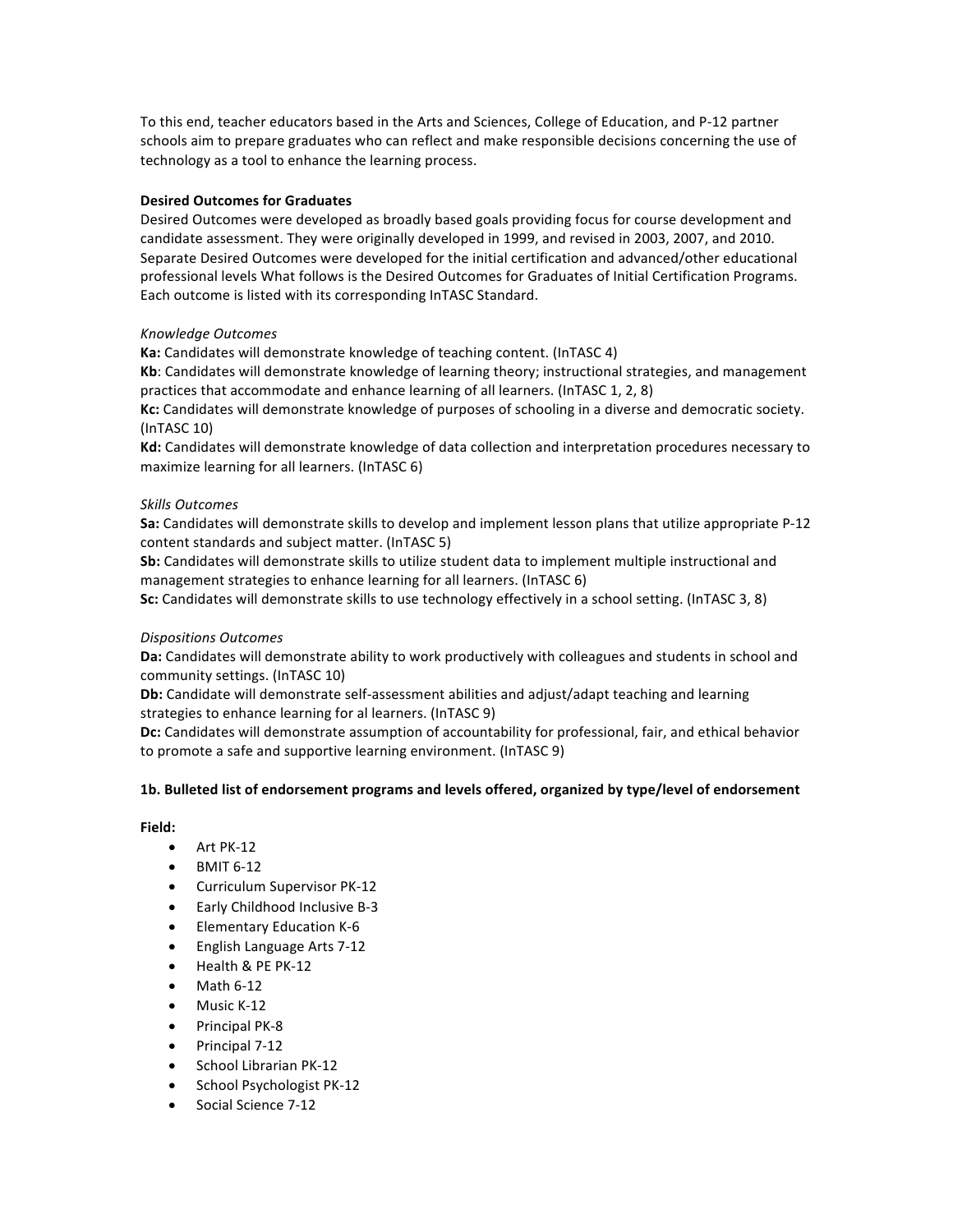- Special Ed. Gen. K-12 (new 15-16)
- Special Ed. Super. B-12 (new 15-16)
- Speech/Lang. Path. B-21
- Superintendent PK-12

# **Subject:**

- Basic Business 6-12
- Biology 7-12
- Chemistry 7-12
- Geography 7-12
- Health Education 7-12
- History 7-12
- Middle Level Education 5-9\*\*
- Physical Education PK-6
- Physical Education 7-12
- Physical Education PK-12 (new 2016-17)
- Physics 7-12
- Political Science 7-12
- Psychology 7-12
- Reading Specialist PK-12
- School Counselor PK-6
- School Counselor 7-12
- Secondary English 7-12
- Sociology 7-12
- Special Education Gen. K-6
- Special Education Gen. 7-12
- World Language  $-$  Spanish 7-12
- World Language French 7-12
- World Language German 7-12

# **Supplemental:**

- Adapted PE Education PK-12
- $\bullet$  Coaching 7-12
- Coop. Ed-Diversified Occ. 9-12
- Driver Education 7-12
- English as a Second Lang. PK-12
- High Ability Educ./Gifted K-12
- Information Technology PK-12
- Instruct. Tech Leadership PK-12
- Special Education Behavior Inter. Spec. (new 15-16)
- Special Education Early Inter. Spec. B-PK (new 16-17)
- Special Education Functional Academic Skills & Independent Living Spec. (new 16-17)
- Special Education Incl. & Col. Spec. (new 15-16)
- Speech Communication 7-12\* (dropped 2016-17)
- $\bullet$  Theatre 7-12\*

\*2013-14 was last year as a subject endorsement; now a supplemental endorsement \*\*Became subject endorsement in 2016